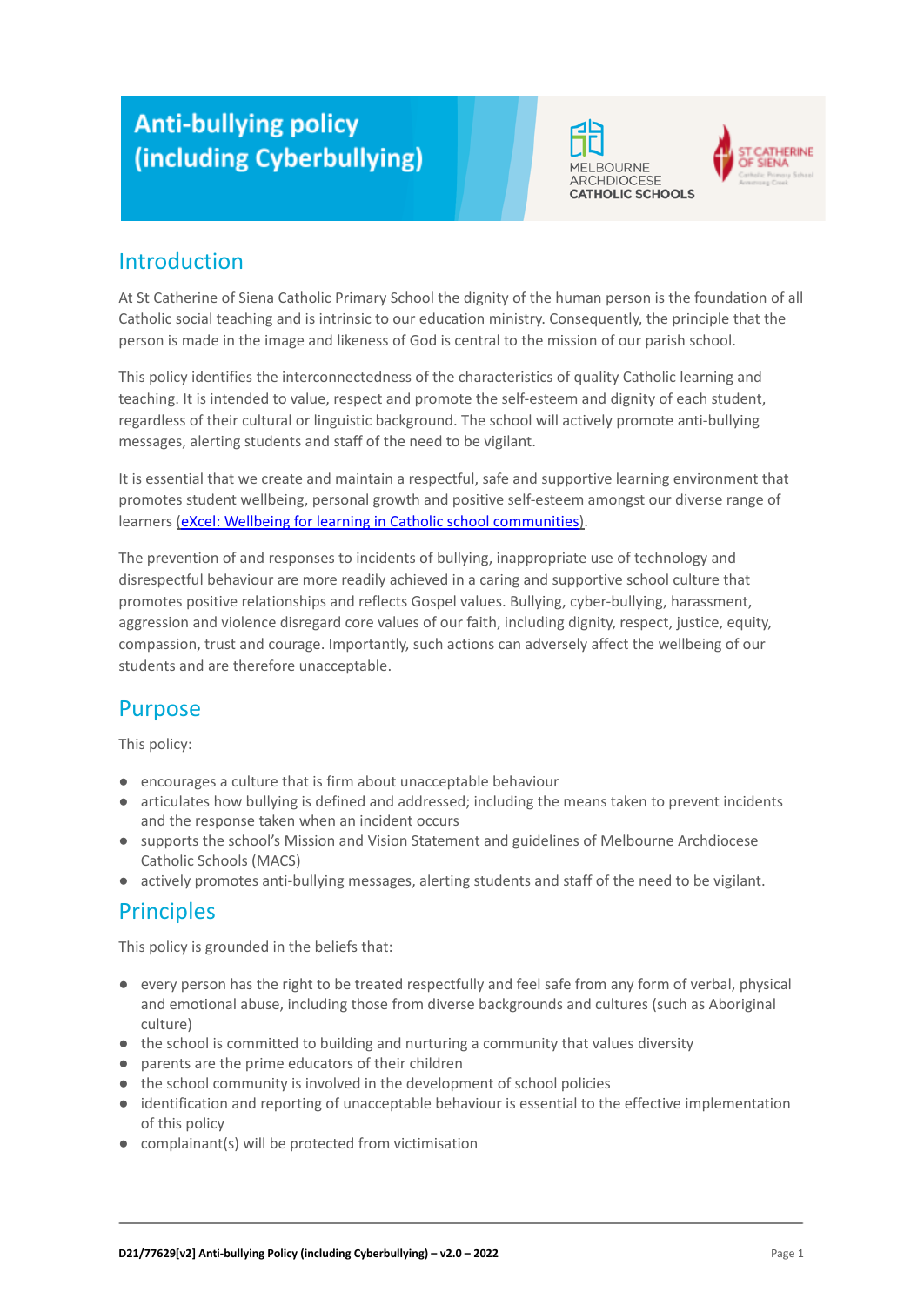- learning technologies are used ethically and responsibly in the school environment, and in a way that minimises the opportunity for children, young people and students to be harmed
- communication is respectful and human dignity is valued
- regular monitoring of school policies is necessary, and improvements are made where appropriate.

### **Definitions**

**Bullying:** is repeated unreasonable behaviour directed towards a person that creates a risk to health and safety. It occurs when an individual or a group deliberately upsets or hurts another person, their property, reputation or social acceptance on more than one occasion. Forms of bullying include:

**Physical bullying**: pushing, shoving, fighting, pinching and any other unwelcome physical contact used intentionally to intimidate or hurt someone.

**Verbal bullying:** put downs, particularly those referring to physical characteristics, can result in loss of self-esteem. Racial discrimination of any kind is a form of bullying.

**Gesture bullying:** non-verbal signals used to silence and intimidate a victim.

**Extortion bullying:** physically stronger and more powerful students may bully other students into giving up their possessions, buying food and drink, or taking part in rule breaking activities.

**Exclusion bullying:** deliberately being left out of activities is a most hurtful form of bullying.

**Visual bullying:** offensive notes or material, graffiti, or damaging other people's possessions.

**Sexual bullying:** touching, sexually orientated jokes, drawings of, or writing about someone's body, using rude names or commenting about someone's morals, unwanted invitations of a sexual nature, asking questions about someone's private life.

**Cyber-bullying:** the use of various forms of electronic media to spread text and visual messages to cause hurt, embarrassment, intimidation.

**Categories of Bullying:** There are three broad categories of bullying:

- **1. Direct physical bullying:** This form includes hitting, tripping, and pushing or damaging property.
- **2. Direct verbal bullying:** This form includes name calling, insults, homophobic or racist remarks, or verbal abuse.
- **3. Indirect bullying:** This form of bullying is harder to recognise and often carried out behind the bullied person's back. It is designed to harm someone's social reputation and/or cause humiliation. Indirect bullying includes:
	- lying and spreading rumours
	- playing nasty jokes to embarrass and humiliate
	- mimicking
	- encouraging others to socially exclude someone
	- damaging someone's social reputation and social acceptance
	- cyber-bullying, which involves the use of email, text messages or chat rooms to humiliate and distress someone.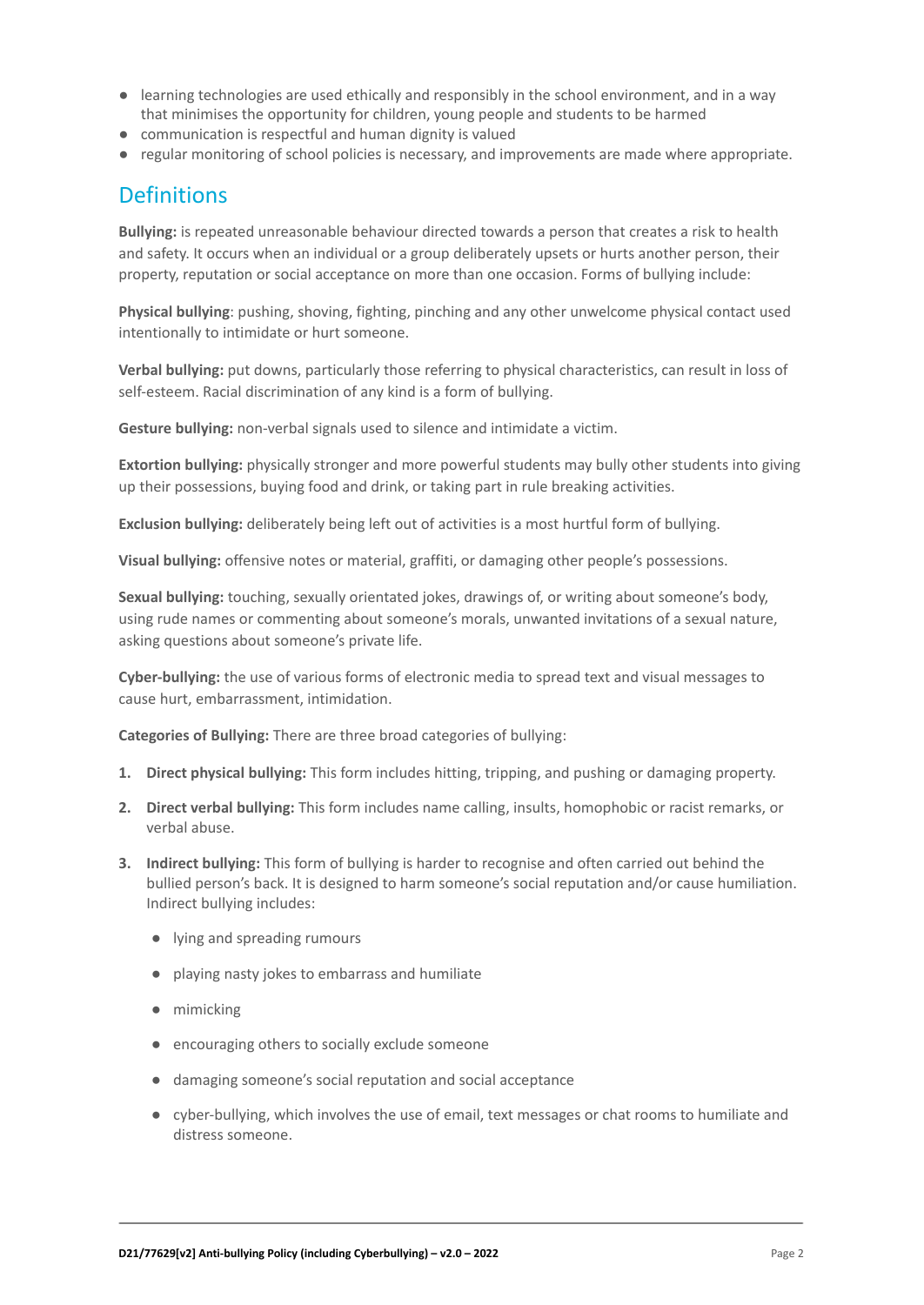#### **What Bullying is Not**

Many distressing behaviours are not examples of bullying, even though they are unpleasant and often require teacher intervention and management. There are three socially unpleasant situations that are often confused with bullying including:

- **● Mutual conflict:** In mutual conflict situations, there is an argument or disagreement between students but not an imbalance of power. Both parties are upset and usually both want a resolution to the problem. However, unresolved mutual conflict sometimes develops into a bullying situation, with one person becoming targeted repeatedly for 'retaliation' in a one-sided way.
- **● Social rejection or dislike:** Unless the social rejection is directed towards someone specifically and involves deliberate and repeated attempts to cause distress, exclude or create dislike by others, it is not bullying.
- **● Single-episode acts:** Single episodes of nastiness or physical aggression are not the same as bullying. If a student is verbally abused or pushed on one occasion they are not being bullied. Nastiness or physical aggression that is directed towards many different students is not the same as bullying.

### **Procedures**

All members of our school community must be aware of the possibility of bullying and take action to prevent bullying if it is reasonably foreseeable.

#### **Responsibilities: The school**

St Catherine of Siena Catholic Primary School will respond to all reported incidents of bullying, perceived or actual, sensitively, fairly and promptly by:

- using an Anti-Bullying Response Pathway when we become aware of incidents. The Pathway assists with a regulated and thorough response.
- implementing an Anti-Bullying Action Plan as part of the Response Pathway.
- keeping a written record of any bullying investigation.
- encouraging students, staff and parent and carers to report bullying and cyber-bullying to the class teacher or directly to the principal
- investigating complaints of bullying and cyber-bullying in a manner that respects the dignity and privacy of those involved.
- ensuring that complaints of bullying and cyber-bullying are handled in a way that is sensitive to students' cultural and linguistic backgrounds, and that recognises the diverse circumstances of students
- nominating a person or staff to co-ordinate strategies for the resolution of specific bullying incidents reported in this school
- notifying parents/guardians/carers of bullying incidents involving their children and allowing them to have input into decisions that affect their children, where this is appropriate
- notifying the relevant Regional Leadership Consultant of any serious incident
- contacting the Police/Police Youth Liaison Officer if the bullying situation has involved violence, threat of harm or alleged criminal conduct
- maintaining records of bullying incidents and related interventions in accordance with relevant recordkeeping requirements (such as the Public Record Office Victoria Recordkeeping Standards)
- conducting Student Safety Audits at least once a year to promote safe, inclusive and respectful learning environments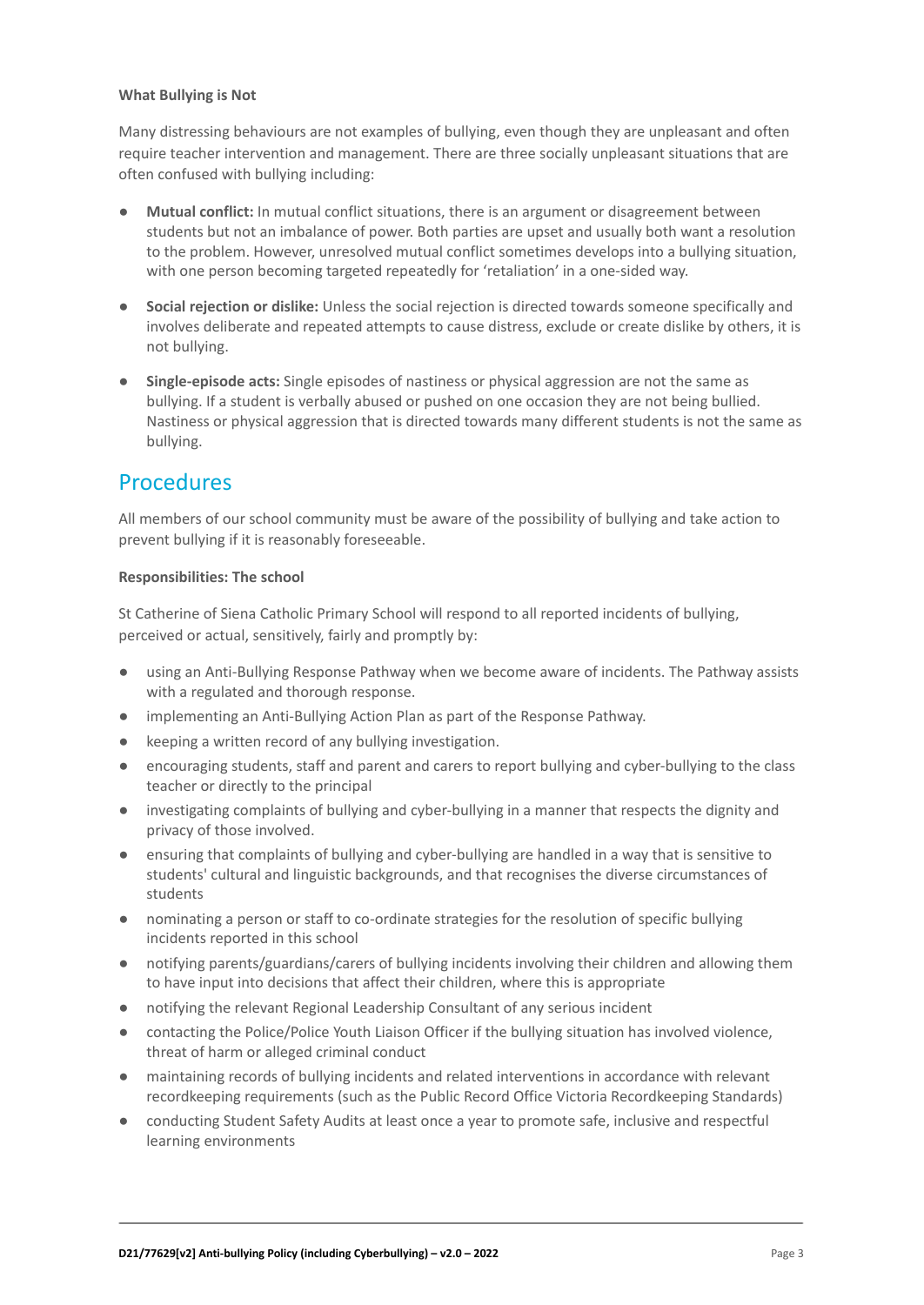- promoting student voice and empowerment in classrooms and through the use of Student Representative Council to discuss matters associated with bullying, cyber bullying, safety and wellbeing
- reviewing and evaluating the school's anti-bullying policy and the responsible use of technology procedures to ensure they are working effectively.
- **●** engaging with parents/guardians/carers to review and evaluate the school's anti-bullying policy and the responsible use of technology procedures to ensure they are working effectively.

#### **Responsibilities: Staff**

Staff at St Catherine of Siena Catholic Primary School aim to treat all members of the school community with dignity and respect and build respectful relationships that respond effectively and sensitively to the needs of each student by:

- implementing the student anti-bullying and responsible use of technology procedures by responding promptly and appropriately to reported incidents of bullying, in a way that is sensitive to the diverse backgrounds and circumstances of students
- supporting the student anti-bullying and responsible use of technology procedures through positive modelling and the promotion of appropriate behaviour
- engaging in professional learning to support appropriate anti-bullying responses which could include cyber safety, restorative justice practices, mediation and developing social skills in students. Such opportunities are made available to staff on the same basis as other professional learning.
- supporting all aspects of related school policies
- remaining vigilant in how students are using technology through positive modelling and the promotion of appropriate behaviour
- embedding critical thinking, values clarification, respectful relationships and developing empathy into our teaching practice
- responding to bullying and cyber-bullying concerns by providing age appropriate guidance and boundaries so that students can learn to self-regulate.

#### **Responsibilities: Students**

Students at St Catherine of Siena Catholic Primary School have responsibilities to use technology appropriately and respectfully. The staff at St Catherine of Siena Catholic Primary School will encourage and support students to:

- follow the anti-bullying and responsible use of technology procedures
- immediately seek help from a trusted adult if they are aware of or involved in a bullying or cyber-bullying incident
- seek support if bullied and refrain from retaliating in any bullying incident
- understand that any social networking site that identifies the school by name or image or implication is part of the school environment
- in age-appropriate circumstances the student should keep evidence of alleged bullying and produce it on request (for example phone text messages).

#### **Responsibilities: Parents/Guardians/Carers**

Parents/guardians/carers at St Catherine of Siena Catholic Primary School have responsibilities to use technology appropriately and respectfully. St Catherine of Siena Catholic Primary School will work in partnership with parents/guardians/carers in responding to incidents of bullying. Staff at St Catherine of Siena Catholic Primary School will: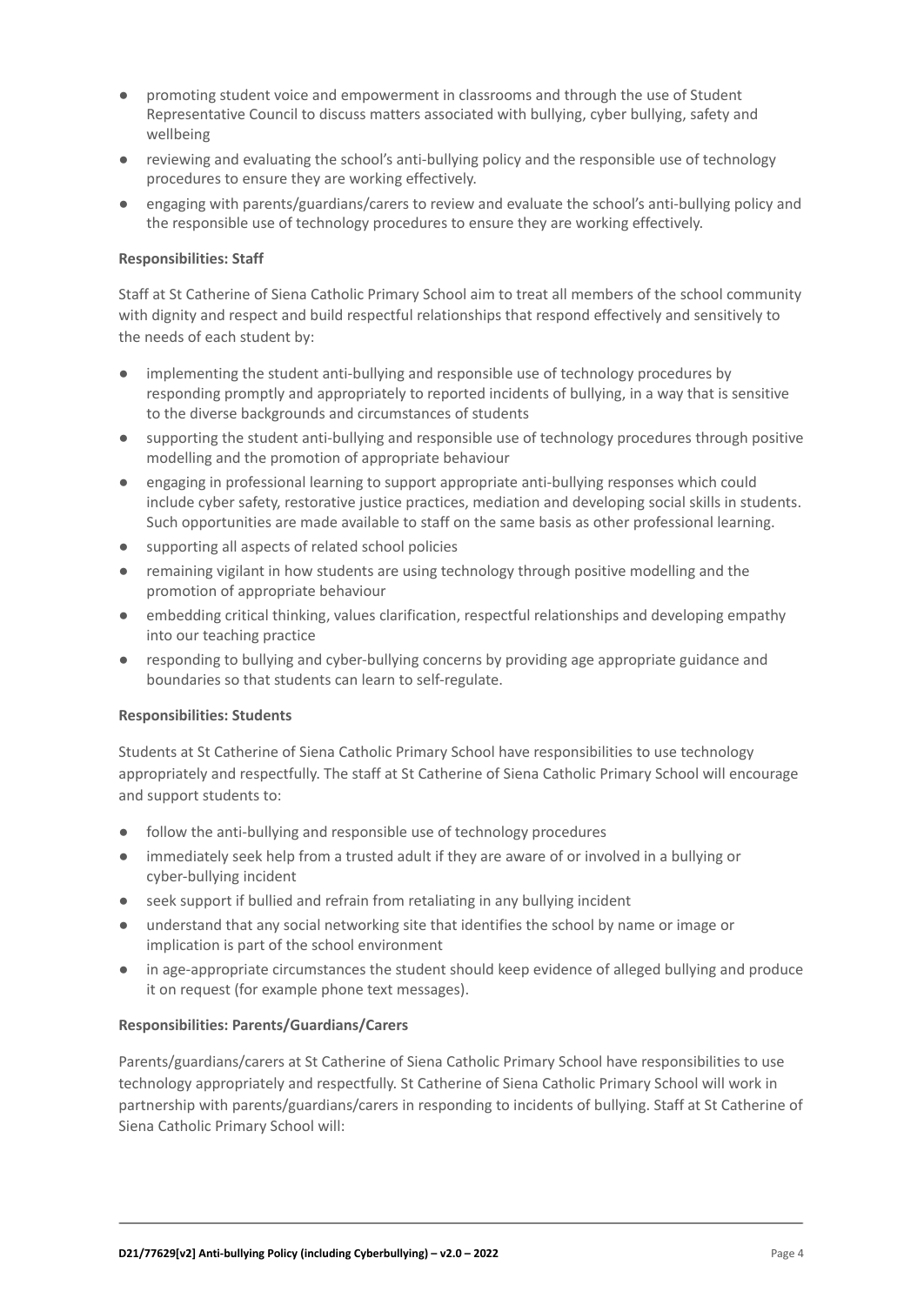- remind parents/guardians/carers about the need to reinforce the school messages in the proper use of technology to help children grow into ethical and responsible digital citizens
- encourage parents/guardians/carers to report serious matters of out-of-school hours bullying and cyber- bullying to the Police or other appropriate authority (such as the Internet Service Provider) and, as relevant, to the school
- ask parents/guardians/carers to contact the school immediately through the class teacher or directly through the principal if they know of any bullying incident
- expect that parents/guardians/carers will model behaviour that is indicative of Gospel values and that reflect the school's Vision and Mission statement. Thus parents/guardians/carers are required to act respectively to all members of the school community at all times.
- encourage parents/guardians/carers to report serious matters of out-of-school hours bullying and cyber- bullying to the Police or other appropriate authority (such as the Internet Service Provider). When such bullying concerns the wellbeing of their own child, parents/guardians/carers are to contact the principal.
- encourage parents/guardians/carers to be involved in decisions regarding incidents of bullying that affect their child, where this is appropriate.

# References

- [Privacy Compliance Manual](https://cevn.cecv.catholic.edu.au/Melb/Document-File/Polices-Compliance-and-Legal/Privacy/Privacy-Compliance-Manual.aspx) (2020). Catholic Education Commission of Victoria Ltd (CECV) (CEVN website)
- Department of Education and Training (Vic). 2021. [Bullying Prevention and Response Policy](https://www2.education.vic.gov.au/pal/bullying-prevention-response/policy)
- Department of Education and Training (Vic). 2021. [Cybersafety and Responsible Use of Digital](https://www2.education.vic.gov.au/pal/cybersafety/policy) **[Technologies](https://www2.education.vic.gov.au/pal/cybersafety/policy)**
- Department of Education and Training (Vic). 2020. [Mobile Phones Student Use](https://www2.education.vic.gov.au/pal/students-using-mobile-phones/policy).

#### Resources

Bully [Stoppers](https://www.education.vic.gov.au/about/programs/bullystoppers/Pages/default.aspx) – a resource containing information and advice for the school community, including students, parents and school staff.

[Bullying. No](https://bullyingnoway.gov.au/) Way! – a website for Australian schools, managed by the Safe and Supportive School Communities Working Group (SSSC) which has representatives from all states and territories, including the Catholic and independent schooling sectors.

[eSmart](https://www.education.vic.gov.au/about/programs/bullystoppers/Pages/esmart.aspx) - assists schools to develop a culture that promotes the safe, smart and responsible use of technology.

eSafety [Commissioner](https://www.esafety.gov.au/) - provides a range of up-to-date information and resources, coupled with a complaints system to assist children who experience serious cyberbullying and image-based abuse.

[Australian Student Wellbeing Framework \(2018\)](https://www.studentwellbeinghub.edu.au/docs/default-source/aswf_booklet-pdf.pdf)

[Student Wellbeing Hub](https://www.studentwellbeinghub.edu.au/)

Catholic Education Commission of Victoria Ltd (CECV). (2018). [Positive Behaviour Guidelines](http://www.cecv.catholic.edu.au/getmedia/bc1d235d-9a98-4bb4-b3ac-84b50fa7c639/CECV-Positive-Behaviour-Guidelines_FINAL2.aspx?ext=.pdf)

Catholic Education Commission of Victoria (CECV). Child Safety Commitment Statement

Melbourne Archdiocese Catholic Schools. (2018). eXcel: [Wellbeing for learning in Catholic school](https://www.cem.edu.au/Our-Schools/Curriculum-Learning-Programs/Student-Wellbeing/eXcel.aspx) [communities](https://www.cem.edu.au/Our-Schools/Curriculum-Learning-Programs/Student-Wellbeing/eXcel.aspx)

Catholic Education Melbourne. (2017). Horizons of [Hope: Vision and Context](https://www.cem.edu.au/Our-Schools/Curriculum-Learning-Programs/Horizons-of-Hope/Vision-Context.aspx)